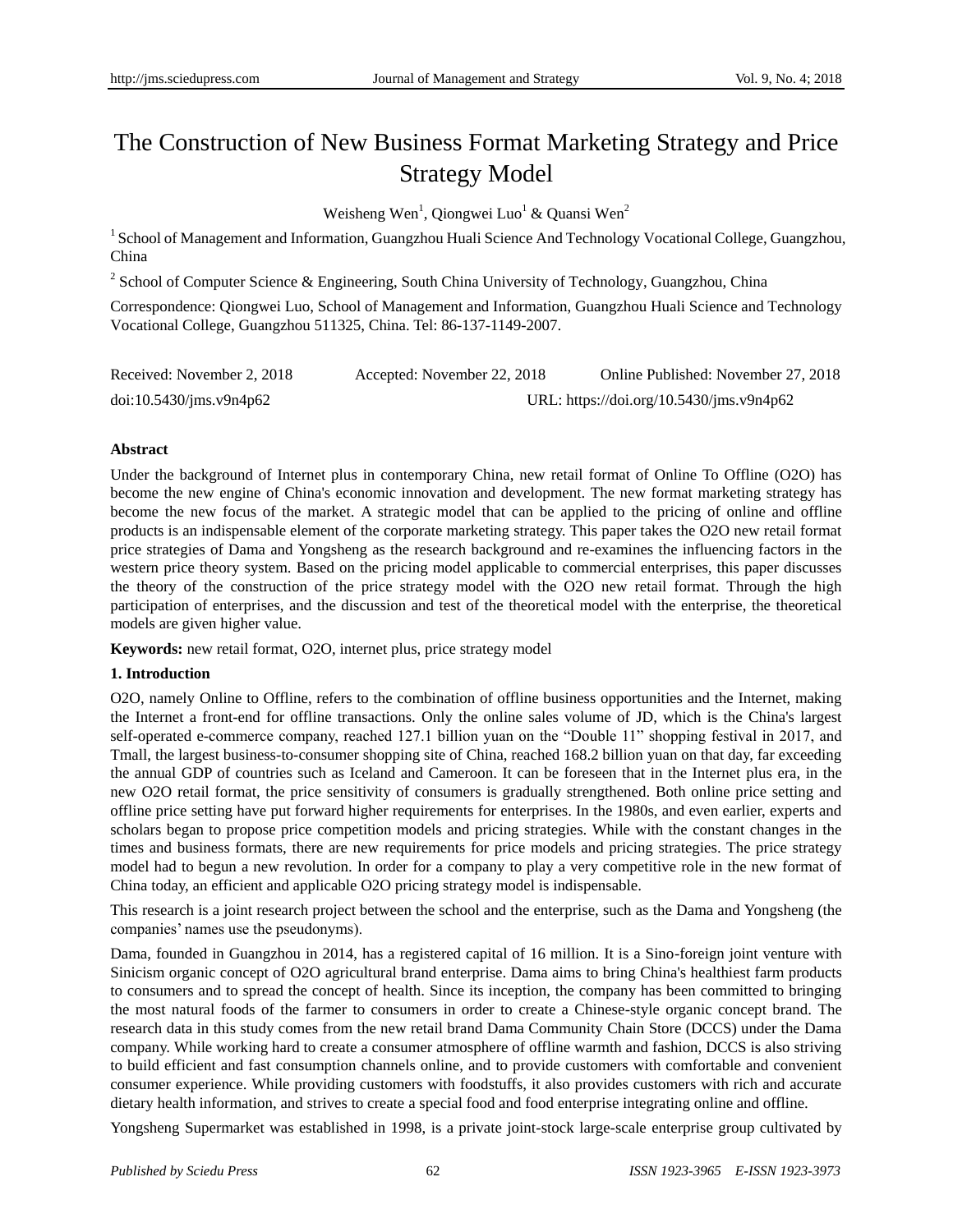Fujian Province in the process of promoting the transformation of traditional farmer's market to modern circulation. It is one of the first circulation enterprises in mainland China to introduce fresh agricultural products into modern supermarkets. It is headquartered in Fuzhou City, Fujian Province. Yongsheng Supermarket is one of the top 500 enterprises in China. It is a national leading enterprise of "circulation" and "agricultural industrialization". It has won the "China Well-known Trademark" and listed on the Shanghai Main Board. The State Council awarded the "National Employment Advanced Enterprise", and Yongsheng won the "National May 1st Labor Award" and other honorary titles as well. On December 22, 2017, Yongsheng Supermarket received a 12% stake in the Red Flag chain and became a comprehensive strategic partner. On January 23, 2018, French retailer Carrefour announced that Tencent and Yongsheng will make potential investments in Carrefour China, and Carrefour and Tencent have reached a strategic cooperation agreement in China.

The first purpose of this study is to empirically explore the value and threat factors of O2O products pricing based upon the integrative perspective of Internet plus and new retail format. The second is to provide an efficient price model for enterprises with new retail format. Then, through the application and comparison of the model by two new retail companies, the practicality of the model is tested.

The next section introduces related literature. The model construction and model application results, discussions are presented in the following sections. The final section explains the limitations of this study and proposes further research directions.

#### **2. Literature Review**

#### *2.1 Price Strategy and Price Model*

The formation of the price strategy was mainly due to the development of large-scale retail industry at the end of the 19th century, and the company began to study the pricing strategy of selling products. In most cases, price is at the main stage of making a choice as a buyer. In the last ten years, the emergence of Internet plus in China has brought about the emergence of new commercial retail formats. The marketing mix of online to offline products has provided new research implications for corporate price strategies. However, price is still the only factor that can generate profits, and the importance of price strategy is still very significant.

The marketing factor of "pricing strategy" first appeared in the concept of marketing mix. And the concept of marketing mix was first adopted by Harvard University professor N.H. Borden in 1964. Later, Professor R. Clivet summarized the marketing mix elements into products, pricing, place, and promotions (4Ps). In 1967, the father of marketing, P. Kotler, further analyzed the concept of "marketing mix" in the book "Marketing Management" and proposed a deeper understanding of the pricing strategy. In 1979, H. Simon proposed a dynamic model of price elasticity associated with the brand life cycle. This study found that it is important for companies to formulate optimal pricing policies based on changes in price elasticity. In 1981, R. J. Dolan and A. P. Jeuland proposed an optimal price model that takes into account the dynamics of cost and diffusion process. They studied the optimal price problem under static demand and dynamic demand. The Dolan-Jeuland model reflects the time trajectory of the optimal price during the planning period, which is of great significance for innovative enterprises to flexibly choose the penetration strategy and the fat-removing strategy in the fierce competition. The theoretical model of competitiveness proposed by Professor M. E. Porter required that companies must obtain cost leadership within the industry and turn cost advantages into price advantages, while, low prices often become the only choice for corporate pricing. In 2016, Z. He, T. C. E. Cheng, J.C. Dong, S. Y. Wang proposed an agent-based competitive O2O model (ACOM), to investigate the evolutionary location and pricing behaviours of service merchants. In 2017, Z. F. Zhao, W. Liu and F. Bo proposed a model to analyze whether the service provider with asymmetric capability, in the O2O business model, should sign contracts with the agency, using the "release price" to sell opaque services, in opaque distribution channels.

#### *2.2 O2O and New Business Format*

T. Ahn, S. Ryu and Ingoo Han, in 2004, proposed the Internet shopping mall consumers considerd the Web site was a virtual store, whose functions just like the brick-and-mortar companies' functions, rather than a simple information system. In 2015, S.S. Xiao and M. Dong suggested that a new e-comerce model called online to offline (O2O) e-comerce that consumers searched and booked products/services online before consuming them in brick-and-mortar companies, had received significant attention. It can be concluded from Z. He and T.C.E. Cheng that there are more competitors entering the O2O markets, which lead to more difficult for enterprises to attract customers in the online-to-offline (O2O) business. While, it was necessary for enterprise to optimize the combined pricing-location decision to create and keep sustainable competitive advantage in competitive O2O markets. In 2017, D. Grewal, A. L.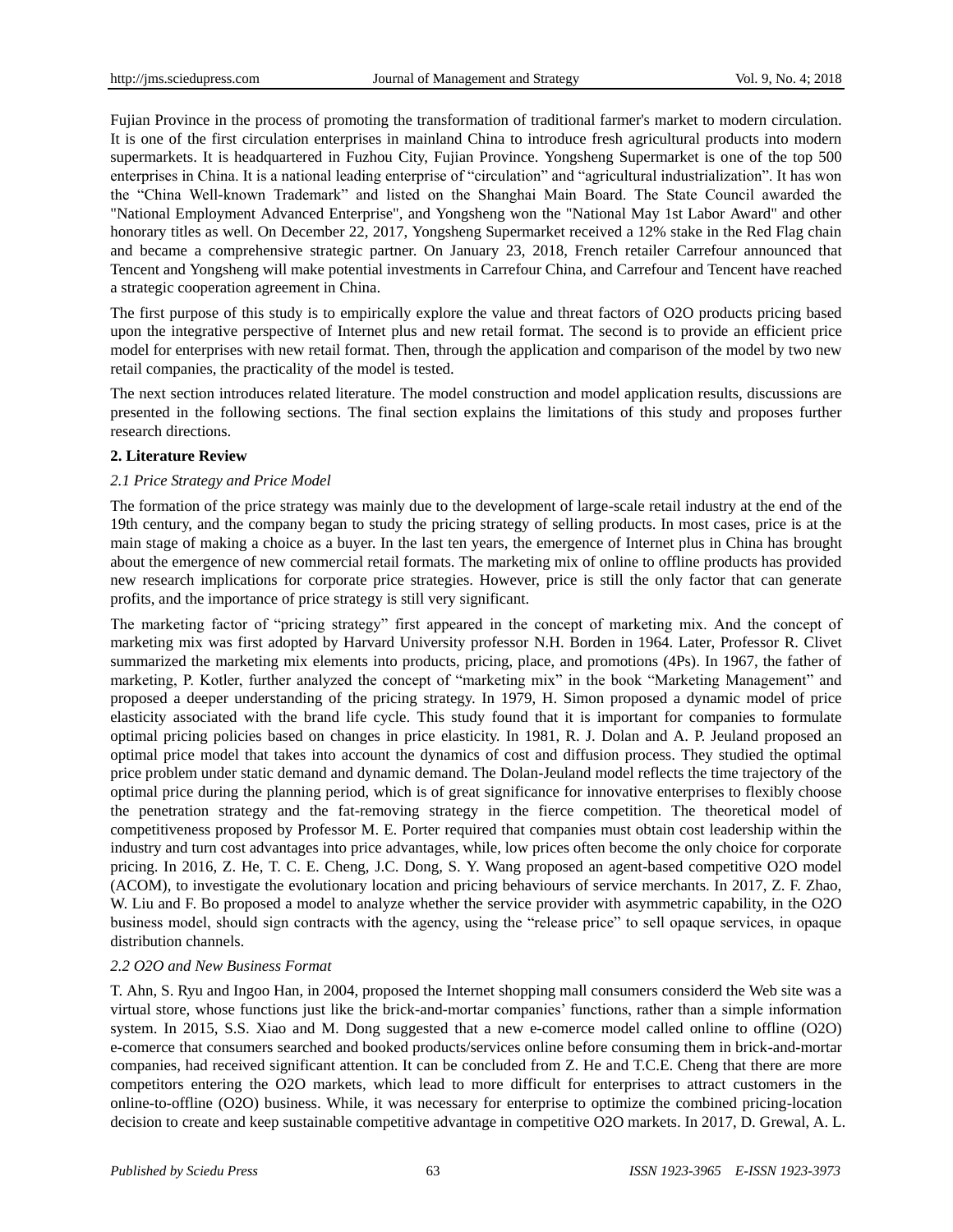Roggeveen and J. Nordf at proposed that, today, with the new business format —"new retail", consumers are already tired of the "preferential" and "price reduction" bombings, the "low price " was not the best pricing strategy for enterprises to choose.

## *2.3 Summary*

In view of above observations, the authors put the price into one of the most necessary place in O2O marketing. While the previous researches on the price model provided powerful insights into the pricing of companies in different environments. However, the scope of the model application proposed in the study is limited, and it cannot be applied to the pricing of its O2O products by a wide range of Internet plus enterprises.

On the basis of previous studies, this topic focuses on the formulation of online to offline product pricing strategies for enterprises under the "Internet plus" in contemporary China. By constructing the O2O price strategy model, it will provide a more practical and efficient pricing strategy for Chinese contemporary new format enterprises. Therefore, the price discomfort of enterprises in various industries in the new business mode can be further solved, thereby improving the core competitiveness of the enterprise.

## **3. Research Methodology**

This study is mainly about, in the context of "Internet+" in China, the research on the price strategy of the new business format and new retail model. With the emergence of new business, the price strategy model and marketing strategy of online and offline products have changed, while the application of the new business format's online and offline marketing mix, and its price strategy model, has encountered problems in practice. Due to the limitations of the theories, this study focuses on the O2O new retail price strategy, re-examines the influencing factors in the Western price theory system, and exploring and constructing the general theory of price strategy model of O2O new retail model. This study adopts empirical research, through the methods such as model constructing, case analysis and practice comparison, mathematical analysis, from individual to general, and from general to individual. While, using modern economic research methods, make the study have strong theoretical interpretation and accuracy, and at the same time can withstand the test of practice. The narrative method of this study will use the combination of abstraction and concrete, and the combination of theory and application.

## **4. Model Description**

# *4.1 The Influence of O2O Price Strategy on Enterprises*

Standing on the O2O pricing model and price strategy, the enterprise pricing is not just a price tag to the products. First of all, price strategy shows the basis of a product price, with the fluctuations of online price and offline price, the price as the main means of resources allocation, the price strategy becomes a magic weapon for enterprises to profit, and the price war has been ubiquitous since the beginning of the 20th century in China. Price is a major factor in making purchase choices for buyers, and non-price factors are also a major factor influencing people's purchases today. However, in the marketing mix, the price is the only factor that can make a profit for the enterprise, and its sensitivity is still the most active factor in the market to date.

The impact of marketing goals. Under the conditions of the market economy, before the actual pricing, the enterprise is generally guided by the overall marketing target of the enterprise. If the product is developed an O2O price strategy, first of all, the strategy must be consistent with the strategic goals of the company and serve the strategic goals of the enterprise. Commodity pricing usually chooses the maximum profit margin, maintains or expands market share, the strongest competitiveness, the highest return on investment, et cetera, creating or striving for a business environment conducive to enterprises development. Due to the changing environment and the enterprise's strengths, weaknesses, opportunities and threats (SWOT), the specific target orientation of the enterprise pricing is also diverse. Different companies and different product target orientations are obviously different. Even in the same enterprise, the market environment encountered in different periods is different, and the set pricing targets are different. When setting pricing targets, enterprises should maintain the flexibility of pricing tactics, pricing methods, and techniques based on changes in the environment and around marketing objectives.

The impact of cost. Whether it is online or offline, a low-cost product of the company, especially in comparison with competitors, is competitive. It is also the most convincing signal that the company's products are strong or fragile. Cost is the reference value that determines the price floor when pricing, which reflects the basic value of the product. Price-cost comparison plays a crucial role in product competition in the industry. Cost-price competition is usually the most important market factor, and low-cost always can prevail. In the pricing of enterprises, in addition to product cost control, it is necessary for enterprises to comprehensively consider the trend of various types of costs. Therefore, it is necessary to analyze the law of cost changes in the industry—experience curve. Since the increase in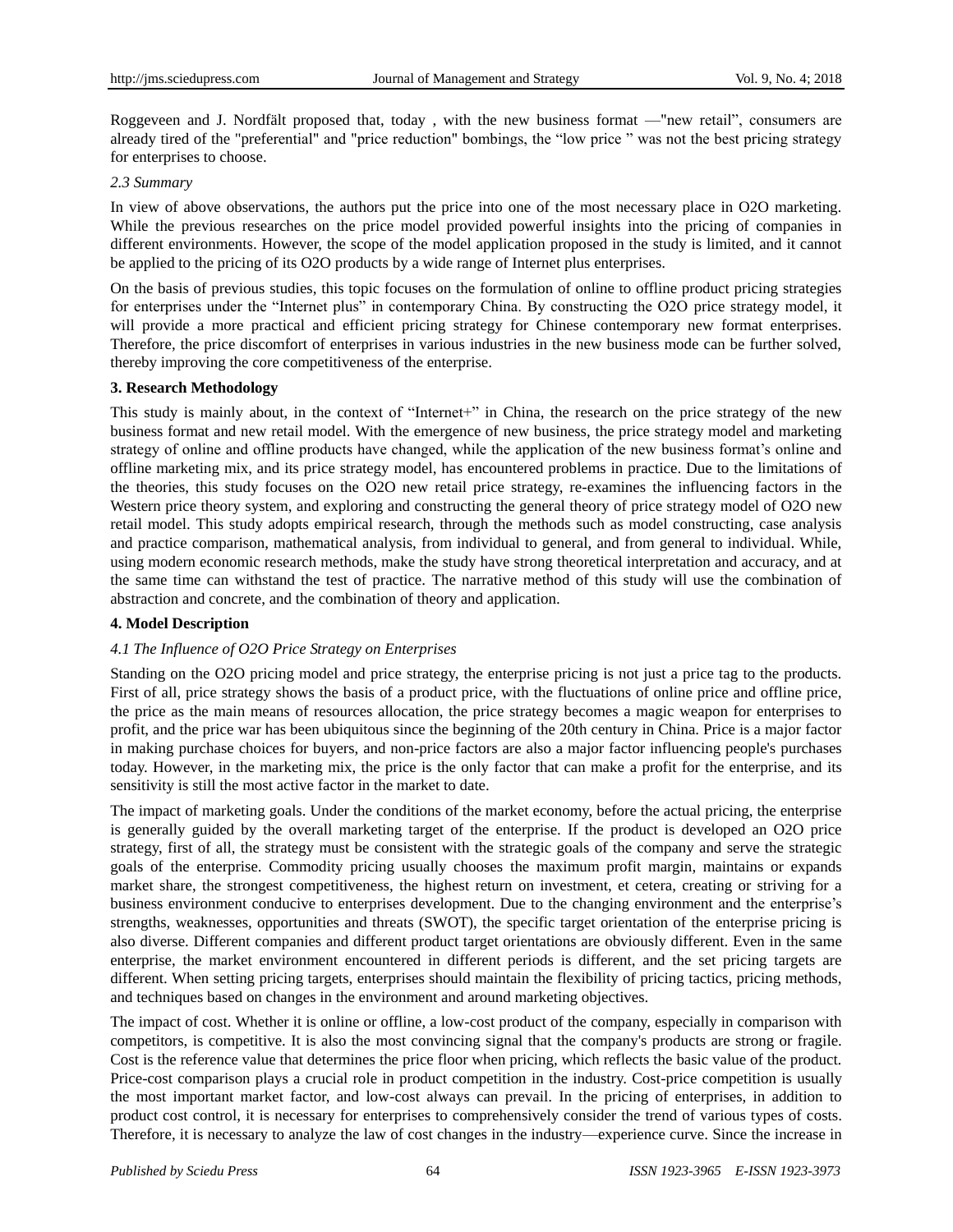cumulative output will reduce the cost per unit of product, that is, when the enterprise has mastered the experience, it can improve the operation method, and reduce the unit cost of the product by introducing advanced equipment and scientific management methods.

The impact of demand. Consumers' perception of the value of a product comes from the demand for the product. At the same time, the customer-perceived value also determines the price ceiling of the product. While the final price of the product is in line with the market competition and fluctuates between the price ceiling and the price floor. Typically, companies develop online and offline pricing strategies through an analysis of the price elasticity of demand. After a company sets a price for a certain product, it does not mean that it is done. The current price of the enterprise is not static but needs to be constantly adjusted as the marketing environment changes. Usually, the price elasticity of demand directly affects the marginal revenue of the product, so it will affect the profit of the company to a large extent. In fact, the demand situation of different products will certainly be different. When the products sold by the company have certain price elasticity, the pricing level of the enterprise is particularly important because the price of this product will directly affect the sales volume of the product. This directly determines whether the company is profitable or losing money.

The impact of competition. The competitive profile has a huge impact on pricing. Whether online or offline, all companies must consider the SWOT formed by the competition between the competitive environment and competitors, in order to find the correct pricing tactics and price strategy. For price changes, it is recommended to rely on the response to competitors, especially when competing for the same target market, the response of competitors will be quite large, and have to analyze the competitor's SWOT and study the reaction of opponents in past price competition. It is also possible to determine the competitor's response to the company's price reduction or price increase through relevant intelligence or statistical analysis. The enterprise determines the appropriate price of its own products based on the changes in the competitive elements of similar products on the market. If the company is in a fiercely competitive market, but the product is less differentiated, the company cannot have a high degree of autonomy when setting prices. On the contrary, companies need to refer to the price of similar products on the market to a large extent, especially to actively understand the price of the competitor's products and the characteristics of their products. According to the environment and SWOT changes, companies should have an accurate strategic positioning to develop a final price that can adapt to the market and earn profits.

#### *4.2 Overall Structure of the O2O Price Strategy Model*

After the implementation of reform and opening in China, the concept of "marketing" began to be introduced. The market economy system was established in 1992, and the corresponding marketing concept was raised in China, and the price competition became increasingly fierce. China's corporate price strategy is inspired by the price strategy of Western companies, and it has undergone dramatic changes with the transformation of corporate marketing concepts. The transformations of China's marketing are from production concept, product concept, sales concept to marketing concept. The transformation of price strategy from high value low price, high value, and high price, selling pricing to price discrimination, a microeconomic pricing strategy that same or substantially similar products are traded at different prices by the same supplier in different markets. The price strategy is based on the strategic goals of the company, to grasp the competitive advantage for the enterprise. The price strategy is based on the strategic goals of the company, to grasp the competitive advantage for the enterprise. The core elements of the price strategy formed by mechanism creating value, customer perceived value, channel supply value, market sales value, technology leading value, after sales service value, etc. To gain a competitive advantage, enterprises must balance the strength and weakness of core elements, so that the core elements of price strategy become the new core competitiveness of enterprises. The metrics of the value factors of these six factors, mechanism creating value, customer perceived value, channel supply value, market sales value, technology leading value, after sales service value, are analyzed as (+) 0-6 points. Mechanism: The greater the flexibility of the enterprise mechanism, the higher the flattening, the higher the value coefficient. Customer perception: The stronger the customer's perceived value, the higher the recognition of the company, the higher the value coefficient. Channel: The stronger the channel circulation, the higher the accuracy of coverage, the higher the value coefficient. Market: The more successful a company's marketing, the higher the relative market share, the higher the value coefficient. Technology: The more advanced the enterprise technology, the harder it is to be imitated, the higher the value coefficient. After-sales: The more perfect the after-sales service, the better the customer experience, the higher the value coefficient. These six factors are affected by the SWOT of the enterprise, and the threat coefficient evaluation and analysis are analyzed by the corresponding six factors, industry volatility threats, supply dependence threats, product replacement threats, market preemption threats, customer bargaining threats (-) 0-6 points. Industry: the greater the fluctuation, the higher the threat coefficient. Suppliers: the stronger the enterprise's dependence on suppliers, the higher the threat coefficient. Substitutes: the more substitutes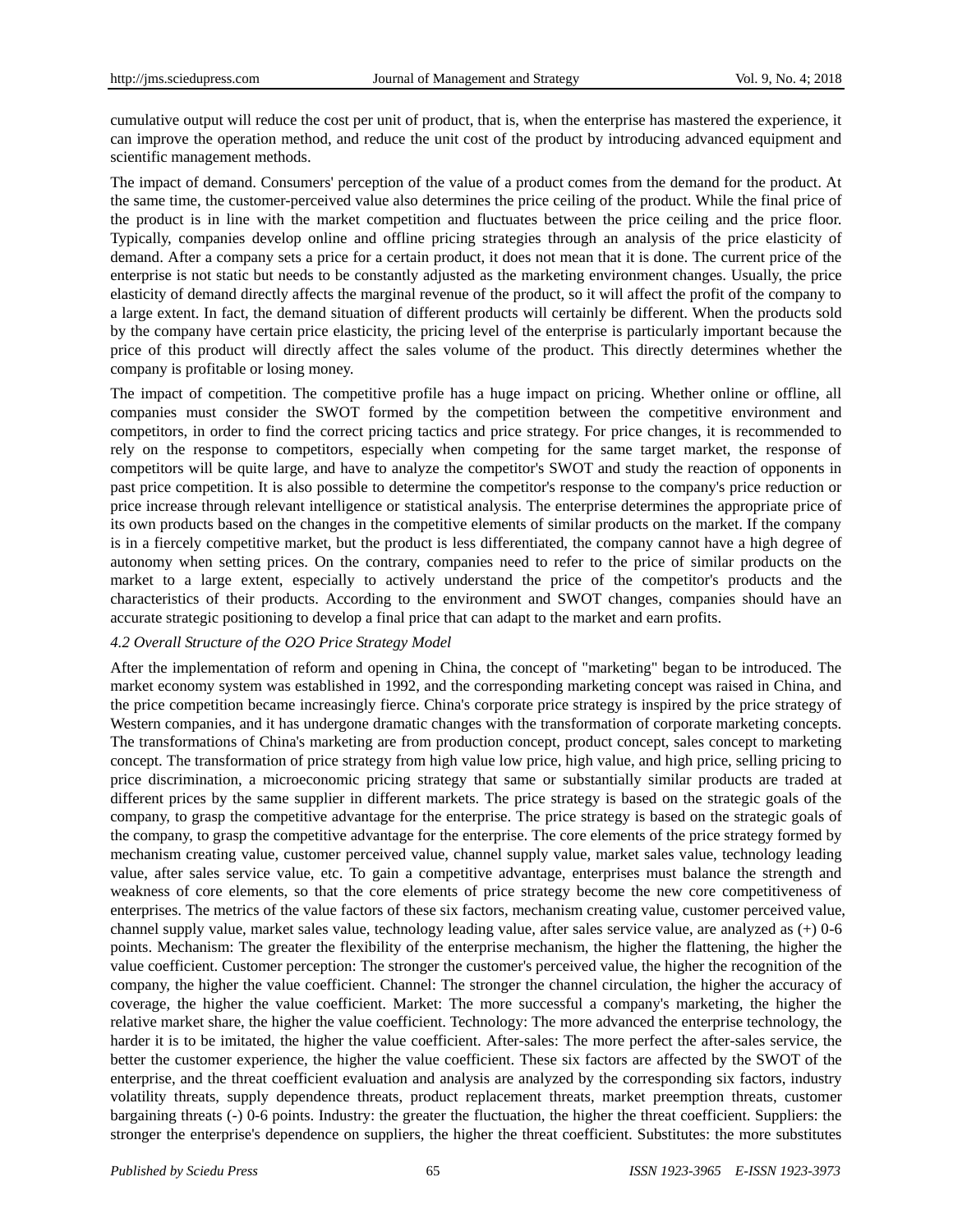to an enterprise product, the stronger the substitutability, the higher the threat coefficient. Industry competitors: The more intense the market competition, the higher the threat coefficient. The perfect competition market is 6, and the perfect monopoly market is 0. Potential entrants: The greater the chance of potential entrants entering, the higher the chance of success, the higher the threat coefficient. Customer bargaining: The stronger the bargaining power of the customer, the buyers' market, the higher the threat coefficient. And five major levels of choice are a) coefficient analysis evaluation layer; b) coefficient accounting layer; c) pricing result output layer. d) pricing result evaluation layer; e) price determination/adjustment layer and proceed with the strategic deployment of the price.

#### *4.3 The Modely Layer*

4.3.1 Coefficient Analysis Evaluation Layer

• Value coefficient evaluation metric (+) 0-6 points

Mechanism: The greater the flexibility of the enterprise mechanism, the higher the flattening, the higher the value coefficient point.

Consumer perception: The stronger the customer's perceived value, the higher the recognition of the company, the higher the value coefficient point.

Channel: The stronger the channel circulation, the higher the accuracy of coverage, the higher the value coefficient point.

Market: The more successful a company's marketing, the higher the relative market share, the higher the value coefficient point.

Technology: The more advanced the enterprise technology, the harder it is to be imitated, the higher the value coefficient point.

After-sales: The more perfect the after-sales service, the better the customer experience, the higher the value coefficient point.

• Threat coefficient evaluation metric (-) 0-6 points

Industry: the greater the fluctuation, the higher the threat coefficient point.

Suppliers: the stronger the enterprise's dependence on suppliers, the higher the threat coefficient point.

Substitutes: the more substitutes to an enterprise product, the stronger the substitutability, the higher the threat coefficient point.

Industry competitors: The more intense the market competition, the higher the threat coefficient point.

Potential entrants: The greater the chance of potential entrants entering, the higher the chance of success, the higher the threat coefficient point.

Customer bargaining: The stronger the bargaining power of the customer, the buyers' market, the higher the threat coefficient point.

4.3.2 Coefficient Accounting Layer

• Outcome (O)

Outcome (O) means the sum of coefficients. The characters,  $\Sigma O<sub>D</sub>$  and  $\Sigma O<sub>YS</sub>$ , in the following mathematical formula, means the outcome of Dama's strategy model and the outcome of Yongsheng's strategy model respectively.

• Value Point (VP)

Mechanism creating value (VP<sub>MC</sub>), customer perceived value (VP<sub>CP</sub>), channel supply value (VP<sub>CS</sub>), market sales value (VP<sub>MS</sub>), technology leading value (VP<sub>TL</sub>),, after sales service value (VP<sub>AS</sub>).

• Threat Point (TP)

Industry volatility threats (TP<sub>IV</sub>), supply dependence threats (TP<sub>SD</sub>), product replacement threats (TP<sub>PR</sub>), market pre-emption threats ( $TP_{MP}$ ), potential entrants threats ( $TP_{PE}$ ), customer bargaining threats ( $TP_{CB}$ ).

• Coefficient weight (K)

The six major value factors and the six major threat coefficients have corresponding weights, and the weight depends on the industry in which the enterprise is located. And it is determined by the enterprise.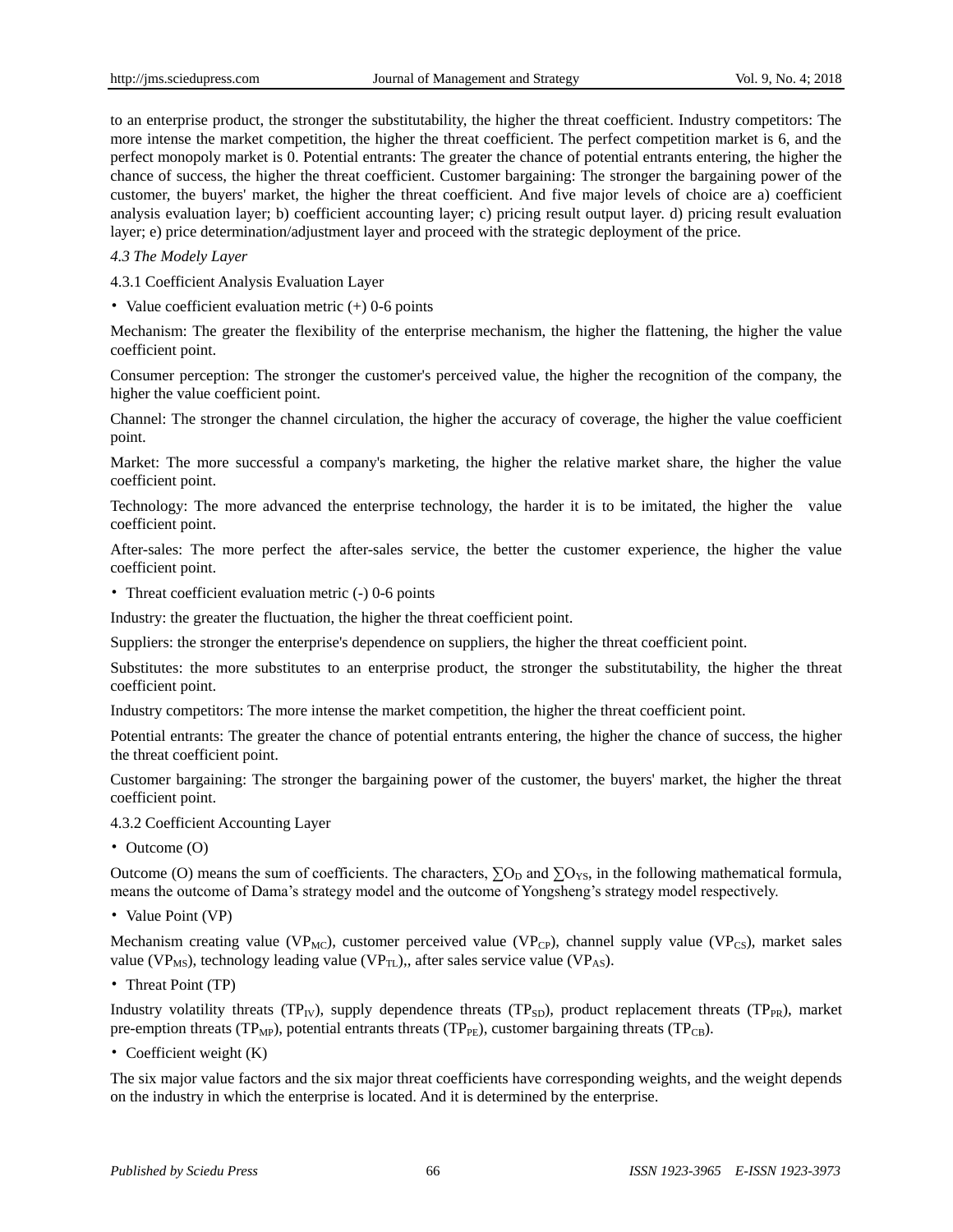#### 4.3.3 Pricing Result Output Layer and the Mathematical Formula

The core mathematical formula of this price model in this study is Summation.

$$
\sum O = \sum V + \sum T \tag{1}
$$

$$
V = K \times VP \tag{2}
$$

$$
\sum V = K_{MC} \times VP_{MC} + K_{CP} \times VP_{CP} + K_{CS} \times VP_{CS} + K_{MS} \times VP_{MS} + K_{TL} \times VP_{TL} + K_{AS} \times VP_{AS}
$$
(3)

$$
T = K \times TP \tag{4}
$$

$$
\sum T = K_{IV} \times TP_{IV} + K_{SD} \times TP_{SD} + K_{PR} \times TP_{PR} + K_{MP} \times TP_{MP} + K_{PE} \times TP_{PE} + K_{CB} \times TP_{CB}
$$
(5)

There are respectively greater than zero,  $\Sigma$ O>0, equal to zero,  $\Sigma$ O= 0, less than zero,  $\Sigma$ O <0, which respectively constitute higher than the market average price pricing, adapt to the market average price pricing, lower than the market average price pricing, as the Table 1 shows.

Table 1. Price strategy advice

| УO                         | Price Strategy Advice                                   |
|----------------------------|---------------------------------------------------------|
| $\sum_{i=1}^{n}$ $0 \ge 0$ | Constitute higher than the market average price pricing |
| $\Sigma$ O = 0             | Adapt to the market average price pricing               |
| $\sum_{i=1}^{n}$           | Lower than the market average price pricing.            |

#### 4.3.4 Pricing Result Evaluation Layer

The pricing results are mainly in four categories: high sales - high profit, low sales – high profit, low sales - low profit, high sales - low profit.

4.3.5 Price Determination / Adjustment Layer

Mainly pricing determination, reanalysis of accounting coefficient pricing.

As the Figure.1 shown, it constitutes a pricing model.



Figure 1. O2O price strategy model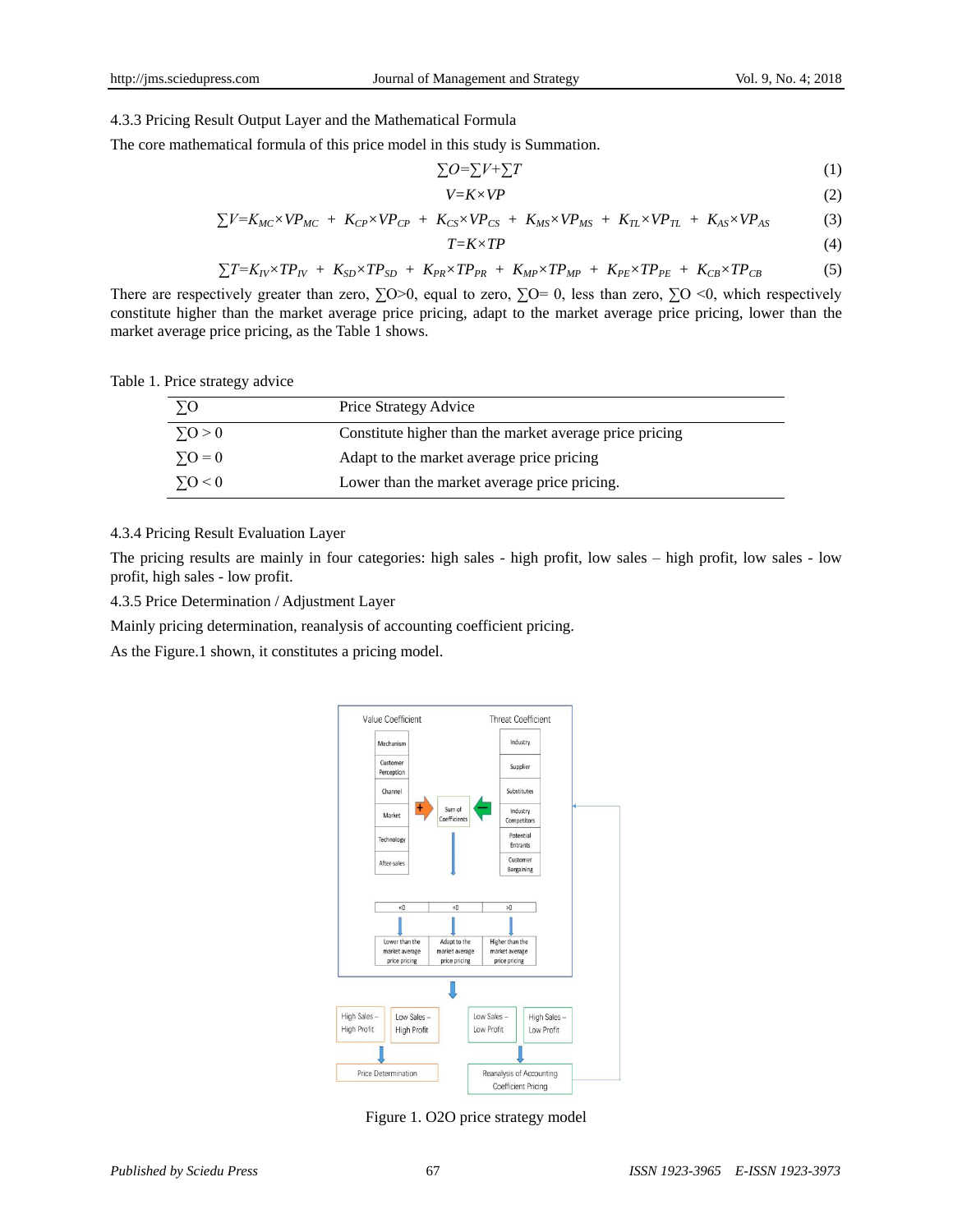## **5. The Practice of O2O Price Strategy Model - A Comparative Analysis of Dama's and Yongsheng's Price Strategy**

This study, as a subject of joint research and cooperation between schools and enterprises, analyzes the role of the competitiveness of the two companies, Dama and Yongsheng, on the price strategy model. Then, it evaluates the online and offline product pricing strategies of the two companies separately, and compares and analyzes the role of each composition, including the advantages and disadvantages, opportunities and threats, of the enterprise, in the price strategy model.

Both Dama and Yongsheng are our school-enterprise cooperative enterprises (the company name uses the pseudonym for short names). Through comparing the price competition strategies of the two companies over the past year, putting their major factor coefficients into the price strategy model for experimentation and practice. And by testing of the evaluation results of the online and offline pricing strategies of the two companies, to test the price strategy model.

#### *5.1 Price Strategy Model Applied to Dama*

Through the joint research and discussion with the related management and store managers of Dama, the coefficients and the corresponding weights were calculated. As shown in the following Figure 2, Figure 3 and Table 2, Table 3:



Figure 2. The VP of Dama's value elements Figure 3. The TP of Dama's threat elements



|                   | Element                    | Weight $(K)$ | VР |      |
|-------------------|----------------------------|--------------|----|------|
|                   | Mechanism                  | 0.15         |    | 0.45 |
|                   | <b>Customer Perception</b> | 0.20         |    | 0.60 |
|                   | Channel                    | 0.25         |    | 1.00 |
| Value Coefficient | Market                     | 0.20         |    | 0.60 |
|                   | Technology                 | 0.10         |    | 0.30 |
|                   | <b>After Sales</b>         | $0.10\,$     |    | 0.20 |
|                   |                            |              |    |      |

#### Table 2. The value coefficient of Dama

 $\sum V = K_{MC} \times VP_{MC} + K_{CP} \times VP_{CP} + K_{CS} \times VP_{CS} + K_{MS} \times VP_{MS} + K_{TL} \times VP_{TL} + K_{AS} \times VP_{AS}$ 

 $\sum V_D$ =0.15×3+0.20×3+0.25×4+0.20×3+0.10×3+0.10×2 =3.15

# Table 3. The threat coefficient of Dama

|                           | Element                     | Weight $(K)$ | VP |      |
|---------------------------|-----------------------------|--------------|----|------|
| <b>Threat Coefficient</b> | Industry                    | 0.10         |    | 0.20 |
|                           | Supplier                    | 0.25         |    | 0.75 |
|                           | Substitute                  | 0.15         |    | 0.60 |
|                           | <b>Industry Competitors</b> | 0.20         |    | 1.00 |
|                           | <b>Potential Entrants</b>   | 0.10         |    | 0.30 |
|                           | <b>Customer Bargaining</b>  | 0.20         |    | 0.60 |
|                           |                             |              |    | 3.45 |

 $\textstyle \sum T = K_{IV} \times TP_{IV} + K_{SD} \times TP_{SD} + K_{PR} \times TP_{PR} + K_{MP} \times TP_{MP} + K_{PE} \times TP_{PE} + K_{CB} \times TP_{CB}$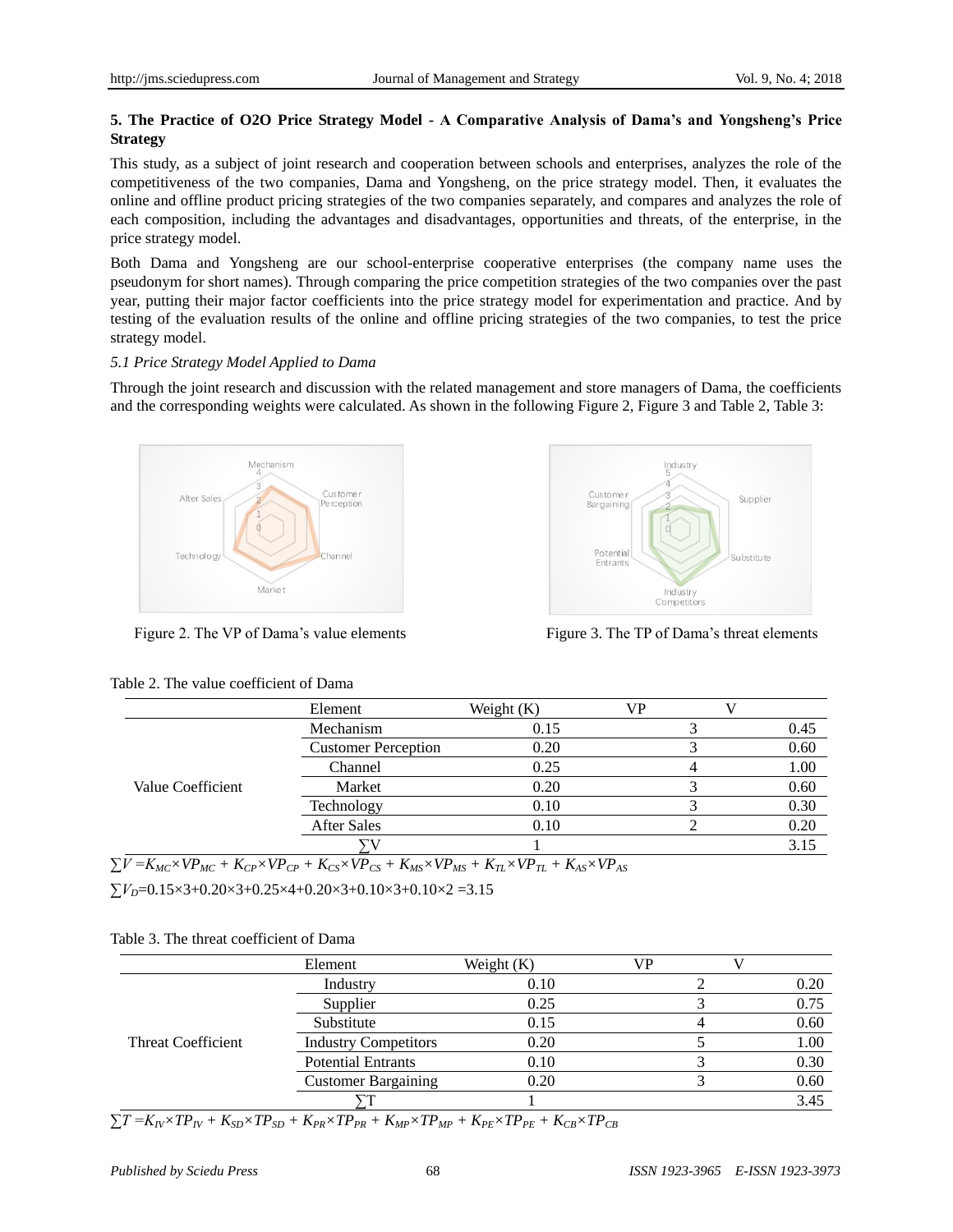$\sum T_D = 0.10 \times 2 + 0.25 \times 3 + 0.15 \times 4 + 0.20 \times 5 + 0.10 \times 3 + 0.20 \times 3 = 3.45$ *∑O =∑V-∑T*  $\sum_{D}$  =3.15-3.45 = -0.3<0

Because  $\Sigma O_p$ <0, Dama should adopt a pricing strategy that is lower than the market average.

#### *5.2 Price Strategy Model Applied to Yongsheng*

Through the joint research and discussion with the relevant management, managers and related store managers of Yongsheng, the coefficients and the corresponding weights were calculated. As shown in the following Figure 4, Figure 5 and Table 4, Table 5:





Figure 4. The VP of Yongsheng's value elements Figure 5. The TP of Yongsheng's threat elements

|                   | Element                    | Weight $(K)$ | 7D) |      |
|-------------------|----------------------------|--------------|-----|------|
| Value Coefficient | Mechanism                  | 0.15         |     | 0.60 |
|                   | <b>Customer Perception</b> | 0.20         |     | 0.60 |
|                   | Channel                    | 0.25         |     | 1.00 |
|                   | Market                     | 0.20         |     | 0.60 |
|                   | Technology                 | 0.10         |     | 0.30 |
|                   | <b>After Sales</b>         | 0.10         |     | 0.30 |
|                   |                            |              |     | 3.40 |

Table 4. The value coefficient of Yongsheng

∑V =KMC×VPMC + KCP×VPCP + KCS×VPCS + KMS×VPMS + KTL×VPTL + KAS×VPAS

 $\Sigma VY=0.15\times4+0.20\times3+0.25\times4+0.20\times3+0.10\times3+0.10\times3=3.40$ 

Table 5. The threat coefficient of Yongsheng

|                           | Element                     | Weight $(K)$ | VР |      |
|---------------------------|-----------------------------|--------------|----|------|
| <b>Threat Coefficient</b> | Industry                    | 0.10         |    | 0.20 |
|                           | Supplier                    | 0.25         |    | 0.50 |
|                           | Substitute                  | 0.15         |    | 0.60 |
|                           | <b>Industry Competitors</b> | 0.20         |    | 0.80 |
|                           | <b>Potential Entrants</b>   | 0.10         |    | 0.30 |
|                           | <b>Customer Bargaining</b>  | 0.20         |    | 0.60 |
|                           |                             |              |    | 3.00 |

∑T =KIV×TPIV + KSD×TPSD + KPR×TPPR + KMP×TPMP + KPE×TPPE + KCB×TPCB

 $\Sigma$ TY=0.10×2+0.25×2+0.15×4+0.20×4+0.10×3+0.20×3 =3.00

 $\Sigma$ O = $\Sigma$ V+ $\Sigma$ T

 $\sum$ OY =3.40-3.00 = 0.4>0

Because ∑OY>0, Yongsheng should adopt a pricing strategy that is higher than the market average.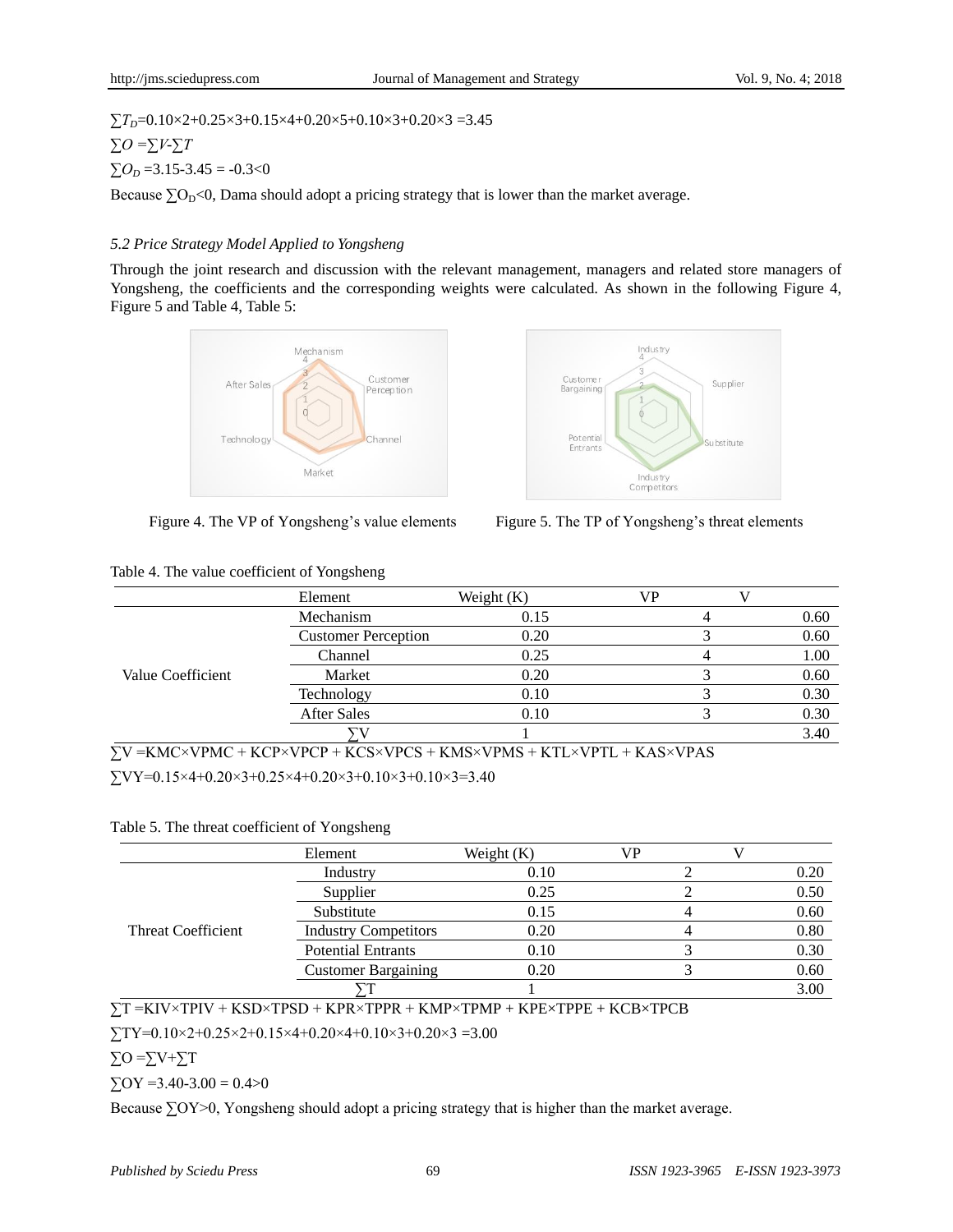# *5.3 A Comparative Analysis of Aunt's Price Strategy and Yongsheng's Price Strategy*

From the application results of A and B, it can be concluded that Dama should change the current price competition strategy, and adopt a price strategy that is lower than the market average price in similar products to consolidate market share, and pay attention to the promotion of personalized products, change the current product positioning, and dock the target market. While, Yongsheng should maintain its current competitive advantage, in line with the market's average pricing price strategy, launch a new format with more advantages, accelerated occupy the market and become the leader of the new retail format. However, in the actual pricing process of the two companies, it can be found that both the Dama's pricing and Yongsheng's pricing are higher than the market average pricing. In order to test the practical accuracy of the O2O pricing model, the sales performance of Dama and Yongsheng in the past four quarters are compared in the Figure 6.



Figure 6. The comparation of Dama's and Yonsheng's sales performance

As shown in Figure 6, it can be clearly seen that Dama's sales performance is declining, and its total performance is much lower than Yongsheng's, while Yongsheng has reached the peak performance and showed stable fluctuations. From this, it can be verified that the Dama's high pricing strategy has a relatively negative impact on its sales performance, while, Yongsheng's high pricing strategy created the high performance and value for it.

In general, the price strategy adopted by Dama in practice is contrary to the proposed strategy analyzed by the O2O model, and the unsatisfactory performance has been achieved. The price strategy actually adopted by Yongsheng is consistent with the proposed strategy of O2O model analysis, with good performance.

## *5.4 Implications on Eenterprises' Pricing Practice*

It can be seen that by correctly evaluating the major factors in the O2O price model, the resulting pricing conclusions can provide an effective pricing direction for enterprises and provide a reliable basic pricing guidance for enterprises to obtain more profit and market share. In other words, enterprises can efficiently decide a competitive product price by applying the O2O price model. While, the competitive price can not only ensure the profit of the enterprise, but also meet the perceived value of the consumers, and the relevant value factors and threat factors, and ultimately create the highest benifits for the enterprise.

## **6. Discussion and Conclusion**

In general, this study insists on combining macro market with micro market, and combining theory with practice. Furthermore, our results suggest that the study of the new business model of Chinese enterprises must be based on the actual situation of the Chinese market and the current state of transitional economic development in China. Through this study, a strategic model, that can be widely adapted to the pricing of enterprises under the new O2O business, can be constructed, with a leap from theory to practice. Only theories summed up from the real market economy phenomenon have vitality and practical meaning. In the application and verification of the model, it can be concluded, from the pricing and market profit data provided by the applied enterprise, that the pricing model has strong, which can help companies adjust pricing under fluctuations in value and threat.

Even if the study is not certainly strict or perfect, but from the perspective of the actual market, it should have a certain guiding role in the reality of enterprise development. On the other hand, a study that is out of the market reality, even if it is extremely strict, only gives people a kind of the theoretical enjoyment, cannot play a role in practical application. Based on this point, this study firmly grasps the reality of the market economy of Chinese enterprises in the new situation, tries to pick up the feedback of the model in practice, and does not do the reasoning of course. While, this is not to disparage the contribution of other theoretical researchs to enterprises. On the contrary, this research was established on the basis of previous studies. Although there are important discoveries revealed by